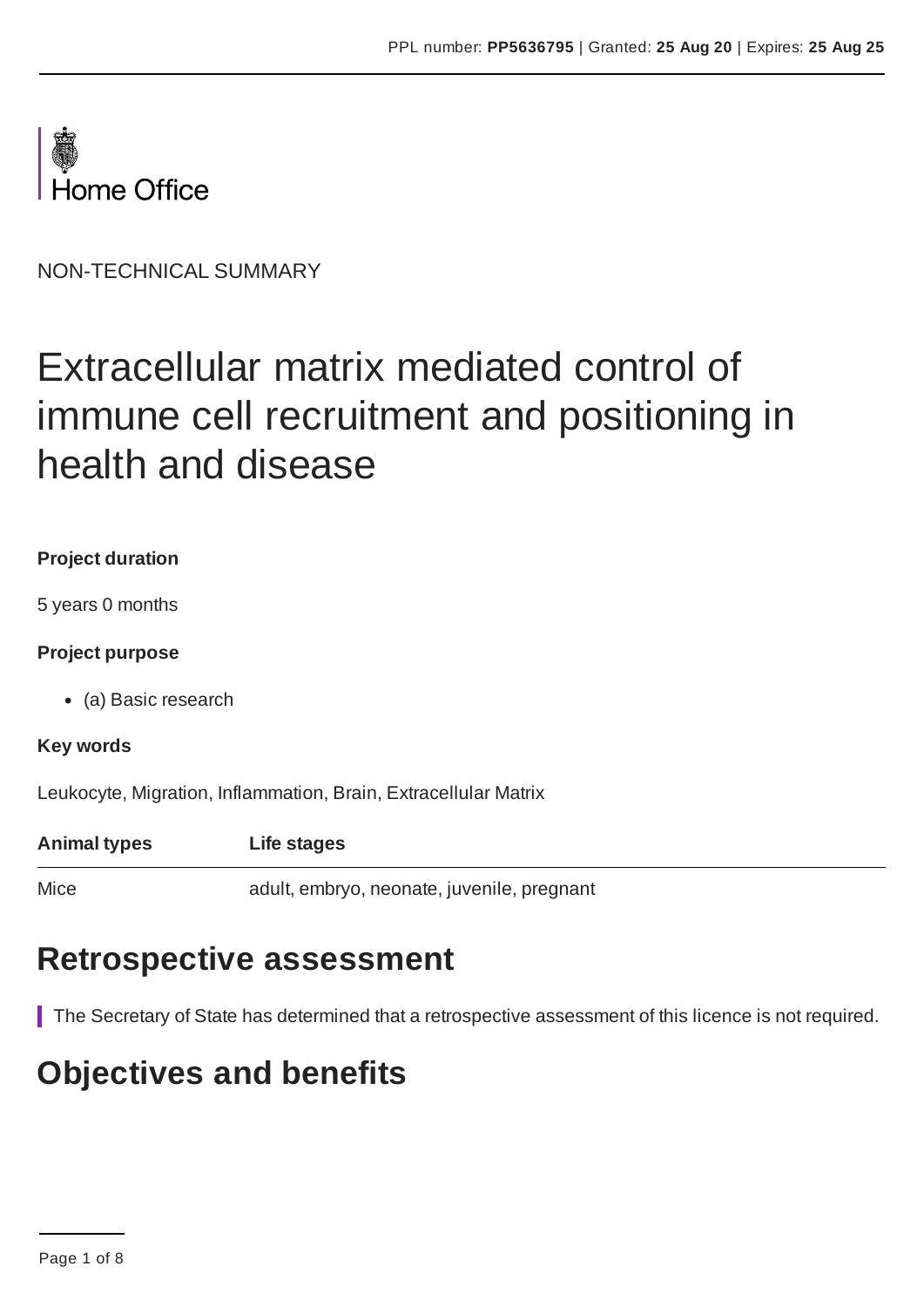#### **Description of the projects objectives, for example the scientific unknowns or clinical or scientific needs it's addressing.**

#### **What's the aim of this project?**

To understand how extracellular matrix structures and inflammatory agents work together to regulate recruitment of immune cells.

**Potential benefits likely to derive from the project, for example how science might be advanced or how humans, animals or the environment might benefit - these could be short-term benefits within the duration of the project or long-term benefits that accrue after the project has finished.**

#### **Why is it important to undertake this work?**

Movement of immune cells from the blood to tissues is important in allowing us to fight infections by bacteria and viruses. However, movement of immune cells is also central to problems associated with a wide range of diseases including inflammatory arthritis, atherosclerosis and cancer.

The extracellular matrix is a network of factors (proteins and sugars) released by cells to provide scaffolds which provide structure to tissues. We are now beginning to understand that the extracellular matrix plays a more specific and dynamic role in biological processes beyond simply being a structural support.

Specifically the extracellular matrix lines blood vessels and forms a barrier called the glycocalyx. The glycocalyx is critical in controlling the ability of immune cells to leave the blood, a process that is vital in fighting infection. The role of this glycocalyx extracellular matrix barrier has been overlooked and a more complete understanding of this process will allow us to understand how immune cells are recruited during disease. Once we better understand this process we can develop drugs to treat and limit immune cell recruitment and help treat people with a wide range of diseases.

This project will define how these processes work during the body's normal response to inflammatory stimuli, e.g. infection. In the longer term these findings can be used to understand how these processes go wrong in disease, e.g. rheumatoid arthritis.

#### **What outputs do you think you will see at the end of this project?**

The main outputs of this project will be new information explaining how immune cells are recruited to fight infection and also during inflammatory based diseases.

In the longer term these insights will drive development of new ways to control immune cell recruitment and produce new drugs.

This knowledge will be critical to understanding and finding new ways to treat patients with autoimmune diseases, such as rheumatoid arthritis, and vascular diseases, such as atherosclerosis and cancer.

#### **Who or what will benefit from these outputs, and how?**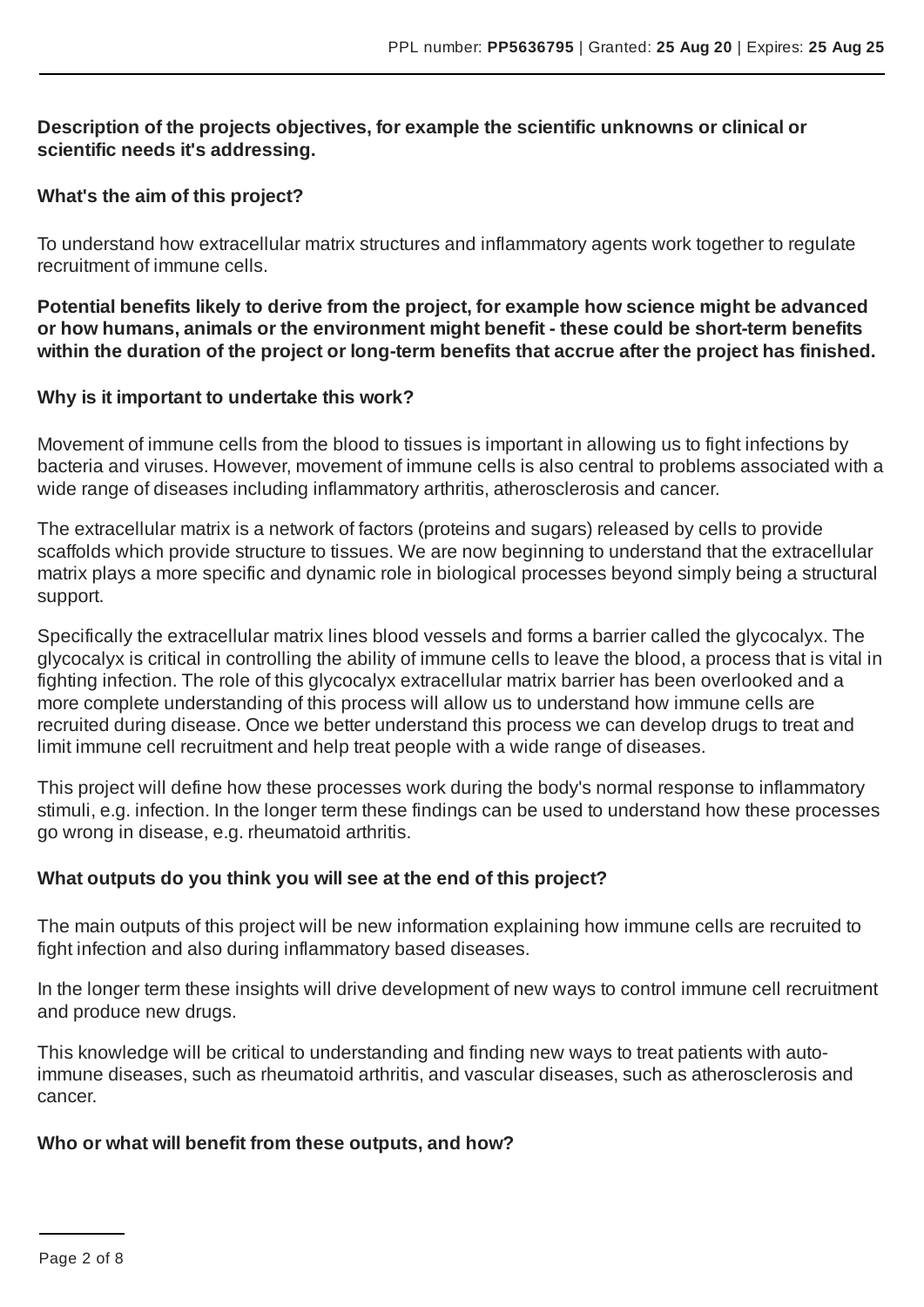This project will investigate how the extracellular scaffold (glycocalyx) helps to control the immune system response to infection. Importantly, this includes the positive elements of the immune system allowing us to fight infections, but also diseases where the immune system goes wrong. The chemokine system controls the movement of immune cells from the blood to tissue, vital for fighting infections but also important in inflammatory based disease. We have previously failed to make drugs that target the chemokine system during inflammatory diseases. Inflammatory diseases remain a key hindrance to quality of life and health in the UK and globally.

This project will also produce findings that will help to improve the use of a new approach where the thickness of the extracellular matrix barrier (glycocalyx) is being used to diagnose disease and decide on the best treatment approach.

The same mechanisms of recruitment studied in this proposal also play a role in cancer cell metastasis and tumour survival.

#### **How will you look to maximise the outputs of this work?**

The data generated, both positive and negative, will mostly be suitable for sharing via publication or by being uploaded to publicly accessible data repositories.

Any outputs will be assigned a digital object identifier (DOI) to facilitate sharing and accessibility of them. Outputs beyond traditional publications may include video demonstrations of our validated protocols that would be of use to the wider community.

#### **Species and numbers of animals expected to be used**

• Mice: 1700

## **Predicted harms**

**Typical procedures done to animals, for example injections or surgical procedures, including duration of the experiment and number of procedures.**

#### **Explain why you are using these types of animals and your choice of life stages.**

Mice are chosen as they have been used in related approaches, paving the way for my research and providing vital details that will inform our design and understanding of this work.

Using mice for this proposal will enable comparison with existing knowledge and allow future development of drugs based on our work.

Page 3 of 8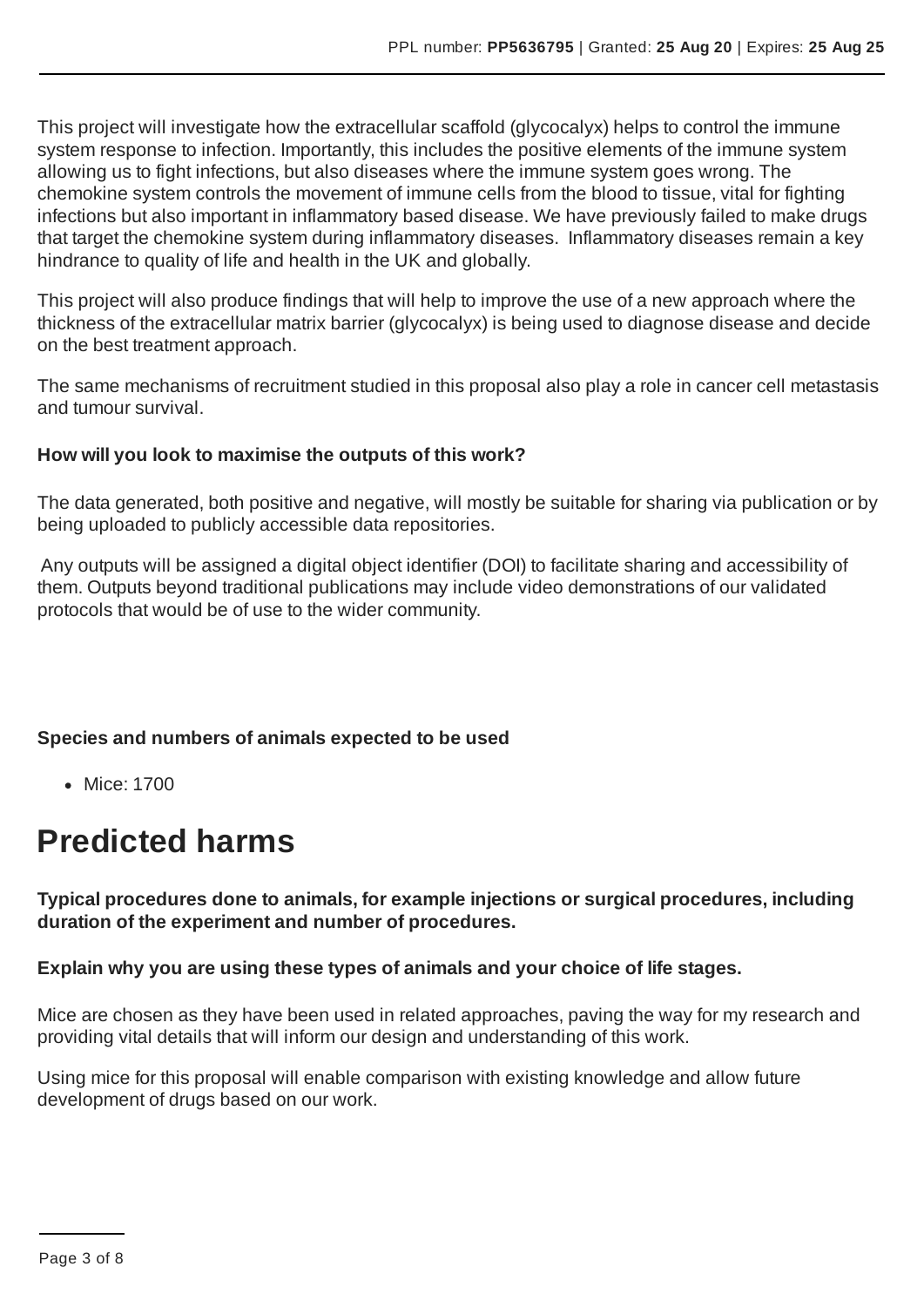The life stages chosen will be to undertake experiments on mice at the adult stage of development. This will allow comparison to previous work which was done on adult mice.

#### **Typically, what will be done to an animal used in your project?**

In the first experimental approach animals with have an air pouch produced by injection of sterile air under the skin, while the animal is anaesthetised, on 3 separate occasions, each 48 hours apart to allow recovery. Reagents will be injected into the air pouch to induce and/or inhibit immune cell recruitment and the animal will be humanely killed.

In the second experimental approach animals will undergo surgery to implant a glass window over the skull, before injection of reagents to promote and/or reduce immune cell recruitment and to label the endothelial glycocalyx and immune cells.

#### **What are the expected impacts and/or adverse effects for the animals during your project?**

Air pouches are made while the animals are anaesthetised and they display minimal adverse effects. Injection of reagents to induce immune cell recruitment may cause low levels of inflammation over the next few hours, however, the mice do not display signs of discomfort.

Cranial window implantation, imaging and induction of immune cell recruitment are performed under anaesthesia, as a result animals have few associated adverse effects. Local bleeding lasting no more than minutes is possible during surgery to implant the cranial windows and weight loss (1-4 days) after surgery is also possible, but the animals will recover quickly.

#### **Expected severity categories and the proportion of animals in each category, per species.**

#### **What are the expected severities and the proportion of animals in each category (per animal type)?**

The expected severity of breeding is mild.

The expected severities of the experiments are moderate and will consist of 100% of the animals involved.

#### **What will happen to animals at the end of this project?**

Killed

## **Replacement**

**State what non-animal alternatives are available in this field, which alternatives you have considered and why they cannot be used for this purpose.**

**Why do you need to use animals to achieve the aim of your project?**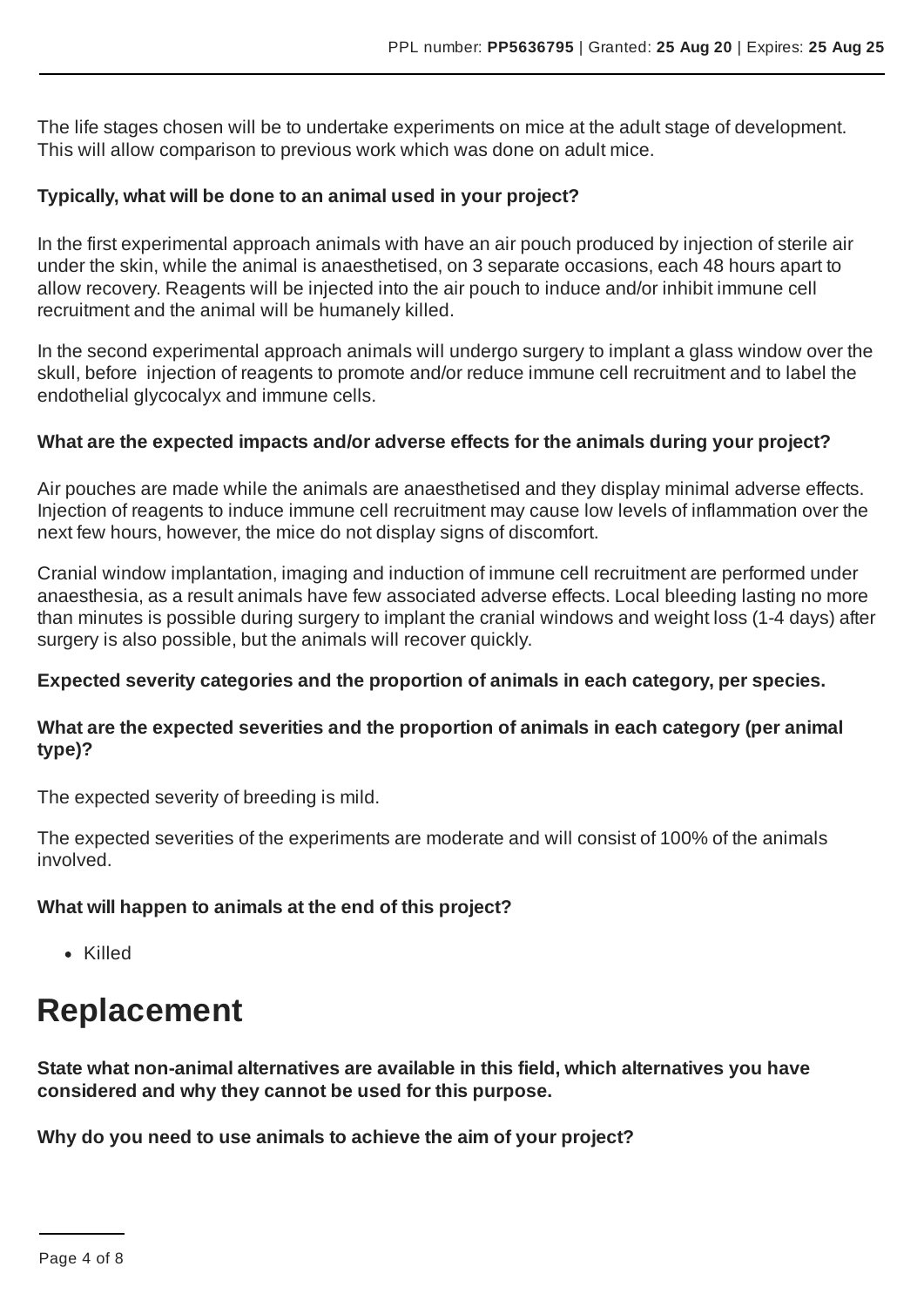Currently there are no good cellular models of the glycocalyx, partly because we do not have a good understanding of the glycocalyx structure in live animals. Thus, it is essential to do these measurements in live animals

It is not possible to replicate the complexities involved in immune cell recruitment using cell-based assays, therefore, these experiments must be undertaken in live animals.

#### **Which non-animal alternatives did you consider for use in this project?**

The first alternative to be considered are cell-based models of immune cell migration, including transwell and adhesion under flow systems. Transwell systems monitor the movement of purified immune cells in a plastic dish. Adhesion under flow systems analyse movement of immune cells in the presence of mechanical flow produced by a machine, this models the effect of blood flow.

We have used these approaches, in combination with biophysical experiments, to screen mediators of immune cell movement that can interact with components of the glycocalyx. These approaches have been used to screen for reagents that can interfere with these interactions and possibly inhibit immune cell recruitment and will be continually used to reduce the number of animals used.

Another consideration is the developing field of organoid cultures to recreate live animal conditions. These are simplified and miniaturised models of organs produced in vitro.

#### **Why were they not suitable?**

Following on from biophysics and *in vitro* cell models it is now vital to use *in vivo* approaches.

Neither of these systems (or organoids) can replicate the glycocalyx. We do not have a complete understanding of the glycocalyx structure at different parts of the blood vessel system, this must first be established to allow comparison for cell-based studies.

The complexity of immune cell recruitment cannot be recreated in cell-based experiments. The air pouch model and live cranial window imaging approach both allow analysis of the role of the glycocalyx in immune cell recruitment.

Our findings will help to try and inform development of better non-animal model systems for these processes.

## **Reduction**

**Explain how the numbers of animals for this project were determined. Describe steps that have been taken to reduce animal numbers, and principles used to design studies. Describe practices that are used throughout the project to minimise numbers consistent with scientific objectives, if any. These may include e.g. pilot studies, computer modelling, sharing of tissue and reuse.**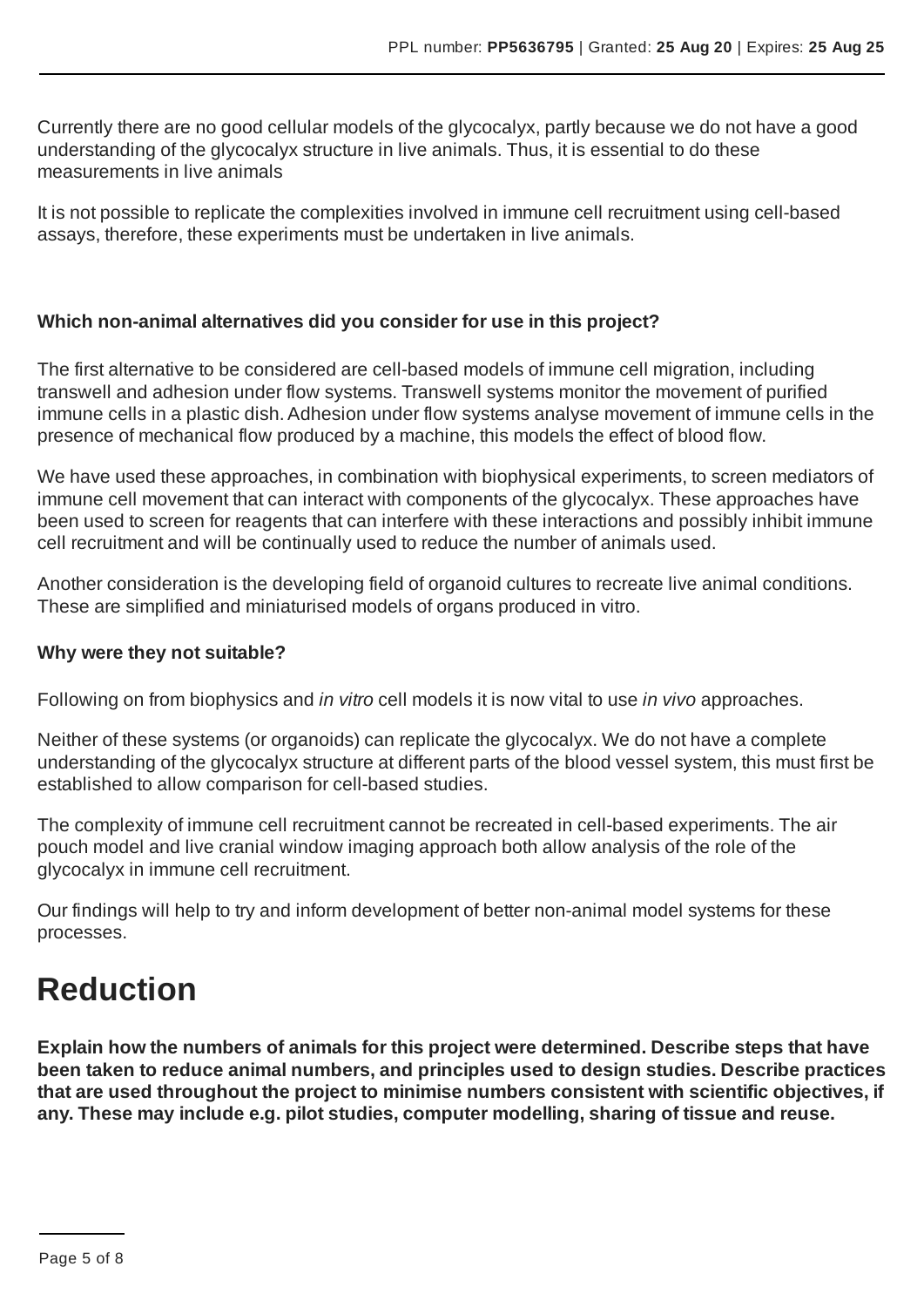#### **How have you estimated the numbers of animals you will use?**

From analysis and consultation with a statistician and use of the National Centre for the Replacement, Refinement and Reduction of Animals in Research experimental design assistant ('NC3r's' EDA) has been used to calculate the number of animals needed:

Glycocalyx structure at rest and following treatment with mediators of immune cell recruitment using 30 individual experiments, each comparing a control and a treatment group.

Immune cell recruitment analysis, consisting of 20 experiments comparing a control and treatment group.

Analysis of glycocalyx content, consisting of 15 experiments.

Analysis of the effect of changing glycocalyx content (sugar chemistry) on immune cell recruitment, 3 different sugar chemistries and 3 different mediators of immune cell recruitment.

#### **What steps did you take during the experimental design phase to reduce the number of animals being used in this project?**

Where possible multiple read-outs will be measured in the same experiment, e.g. glycocalyx structure before and after treatment with a reagent that produces immune cell recruitment.

The 'NC3r's' experimental design assistant has been used, and will continue to be used, to determine the minimum number of animals to provide sufficient power to analyse relevant effects sizes of treatments.

#### **What measures, apart from good experimental design, will you use to optimise the number of animals you plan to use in your project?**

Where necessary breeding will be designed to produce the number of animals needed and experiments will be undertaken on animals bred to optimise the number of animals used in this project.

Pilot studies will be undertaken when starting new experiments to inform experimental design, i.e. power calculations, again optimising animal use. Where possible these will be informed by cell-based analysis.

A continued effort will be made to share tissue from experimental animals. In particular it may be possible to undertake analysis of the glycocalyx from tissue from animals which have been humanely and also from tissues following systemic treatment with mediators of immune cell recruitment. Tissue from experiments analysing the glycocalyx in the brain blood vessel system may allow analysis of the glycocalyx in other tissues as well and inform future studies by ourselves and others.

### **Refinement**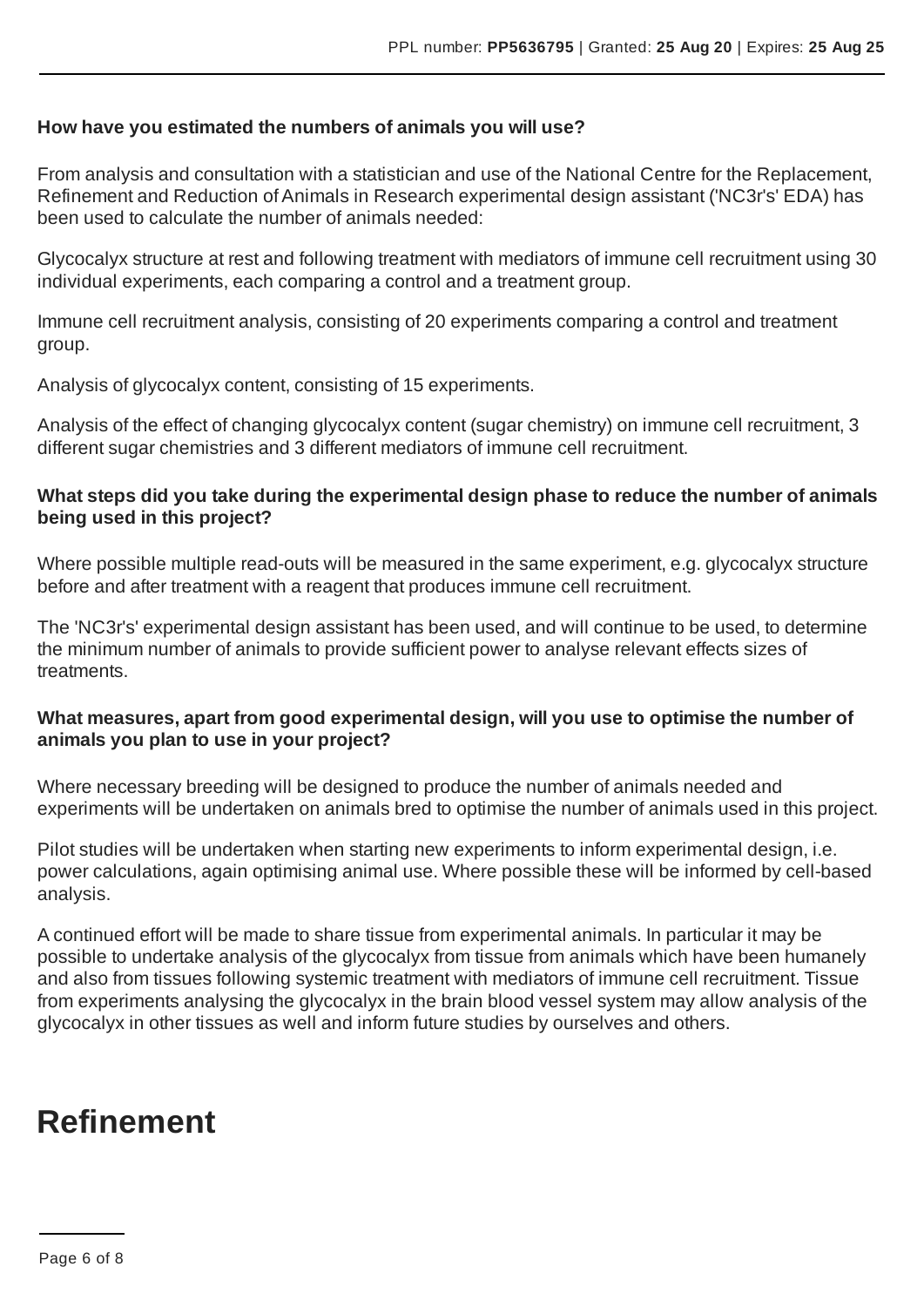**Give examples of the specific measures (e.g., increased monitoring, post-operative care, pain management, training of animals) to be taken, in relation to the procedures, to minimise welfare costs (harms) to the animals. Describe the mechanisms in place to take up emerging refinement techniques during the lifetime of the project.**

#### **Which animal models and methods will you use during this project? Explain why these models and methods cause the least pain, suffering, distress, or lasting harm to the animals.**

The air pouch and cranial window approaches will be run separately but the data from both, in combination, will allow analysis of immune cell recruitment and the role of the glycocalyx using the minimum possible pain, suffering, distress or lasting harm to the animals involved.

The air pouch model will firstly be used to screen the numbers and types of immune cells recruited in response to different reagents and for compounds that may inhibit this process. This reduces the need for the more invasive cranial window approach, that involves surgery, thus acting as a refinement by using a less invasive experimental approach.

Implanting cranial windows involves surgery but is the only way to simultaneously directly image the glycocalyx and immune cell recruitment within a tissue. Thus the associated pain and suffering is the least possible to achieve this outcome.

Both involve moderate severity and direct glycocalyx analysis (via cranial windows) will be undertaken whilst the animal is anaesthetised. In the majority of cases mediators of immune cell recruitment, that may produce some inflammation in the animal, will be administered whilst the animal is under terminal anaesthesia.

#### **Why can't you use animals that are less sentient?**

Our knowledge of the production and relevance of the glycocalyx is uncertain beyond its existence and importance to inflammation. For this reason analysis must begin in adult mice where we know the glycocalyx is formed, regulates immune cell recruitment and replicates effects seen in humans in health and disease.

Where possible glycocalyx imaging experiments will be undertaken during terminal anaesthesia. The only exceptions will be unavoidable as they will involve analysis of the glycocalyx over time and therefore the same animal must be analysed then allowed to recover before further anaesthesia and glycocalyx analysis.

#### **How will you refine the procedures you're using to minimise the welfare costs (harms) for the animals?**

Monitoring of all animals will be continually undertaken as described alongside all possible postoperative care and pain management.

Refined handling technique will be utilised throughout, all operators will be highly skilled and/or continually trained and updated with the latest refined approaches, e.g. handling.

Page 7 of 8